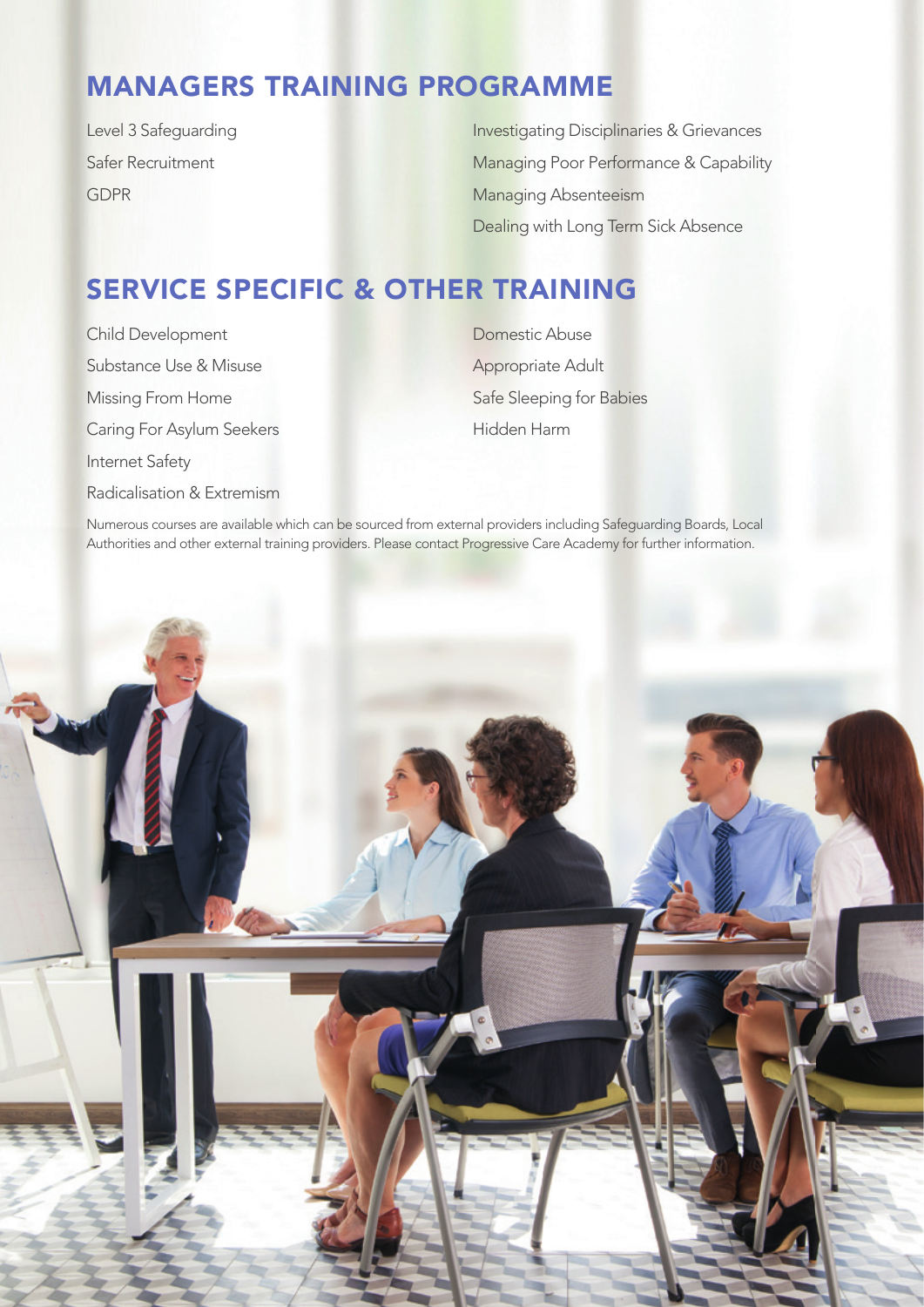

## TEAM TEACH

THE AIMS & OBJECTIVES OF THE COURSE ARE:

- To promote the least intrusive positive handling strategy and a continuum of gradual and graded techniques, with an emphasis and preference for the use of verbal, non-verbal de-escalation strategies being used and exhausted before positive handling strategies are utilised.
- To enable services develop acceptable and authorised responses to disruptive, disturbing, angry and aggressive behaviours in a manner that maintains positive relationships and provides safety for all, by training in Team-Teach.
- To reduce the amount of serious incidents involving physical controls in all settings and to emphasise the importance of exhausting behaviour management strategies in the first instance.
- To increase the awareness of staff concerning the importance of recording and reporting, monitoring and evaluating, all incidents involving positive handling.
- To provide a process of repair and reflection for both staff and children

6th & 7th February 2020 9.15am - 16.00pm

6th & 7th April 2020 9.15am - 16.00pm

30th & 1st May 2020 9.15am - 16.00pm

Further dates and times will be available throughout the year.